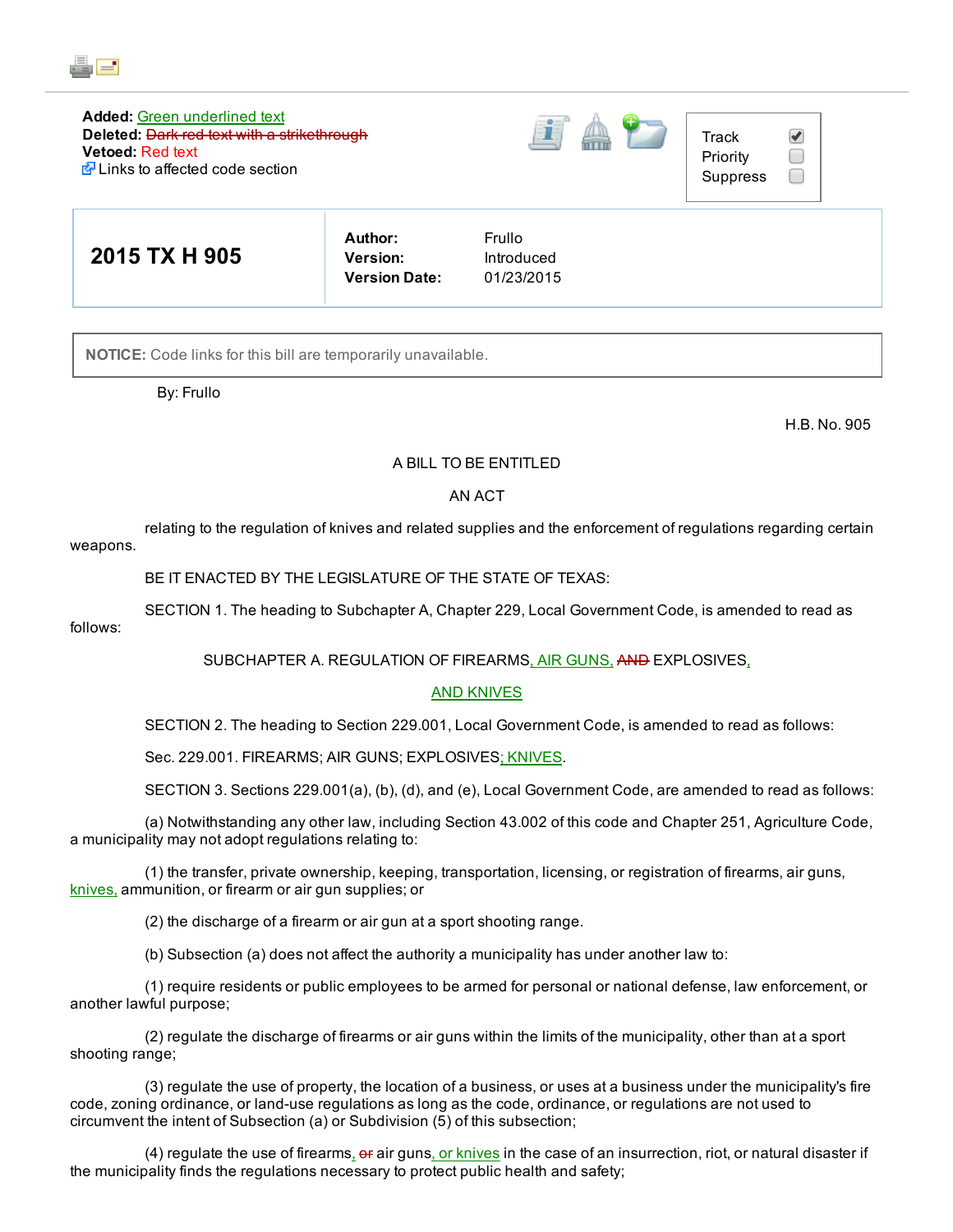(5) regulate the storage or transportation of explosives to protect public health and safety, except that 25 pounds or less of black powder for each private residence and 50 pounds or less of black powder for each retail dealer are not subject to regulation;

(6) regulate the carrying of a firearm or air gun by a person other than a person licensed to carry a concealed handgun under Subchapter H, Chapter 411, Government Code, at a:

(A) public park;

(B) public meeting of a municipality, county, or other governmental body;

(C) political rally, parade, or official political meeting; or

(D) nonfirearms-related school, college, or professional athletic event;

(7) regulate the hours of operation of a sport shooting range, except that the hours of operation may not be more limited than the least limited hours of operation of any other business in the municipality other than a business permitted or licensed to sell or serve alcoholic beverages for on-premises consumption; or

(8) regulate the carrying of an air gun by a minor on:

(A) public property; or

(B) private property without consent of the property owner.

(d) The exception provided by Subsection (b)(4) does not authorize the seizure or confiscation of any firearm, air gun, knife, or ammunition from an individual who is lawfully carrying or possessing the firearm, air gun, knife, or ammunition.

(e) In this section:

(1) "Air gun" means any gun that discharges a pellet, BB, or paintball by means of compressed air, gas propellant, or a spring.

(2) "Knife" has the meaning assigned by Section 46.01, Penal Code.

(3) "Sport shooting range" has the meaning assigned by Section 250.001.

SECTION 4. The heading to Chapter 236, Local Government Code, is amended to read as follows:

CHAPTER 236. COUNTY REGULATION OF WEAPONS, FIREARMS, AMMUNITION,

#### FIREARM SUPPLIES, AND SPORT SHOOTING RANGES

SECTION 5. Section 236.001, Local Government Code, is amended by adding Subdivision (1-a) to read as

# follows:

(1-a) "Knife" has the meaning assigned by Section 46.01, Penal Code.

SECTION 6. Section 236.002(a), Local Government Code, is amended to read as follows:

(a) Notwithstanding any other law, including Chapter 251, Agriculture Code, a county may not adopt regulations relating to:

(1) the transfer, private ownership, keeping, transportation, licensing, or registration of firearms, air guns, ammunition, knives, or firearm or air gun supplies; or

(2) the discharge of a firearm or air gun at a sport shooting range.

SECTION 7. (a) A municipality or county may not enforce a regulation adopted by the municipality or county before the effective date of this Act that relates to knives, if the adoption of the regulation would be prohibited under Section 229.001 or 236.002, Local Government Code, as amended by this Act.

(b) A court in which a proceeding is pending for a violation of a regulation described by Subsection (a) of this section shall dismiss the proceeding.

(c) The prohibition of enforcement of a regulation under Subsection (a) of this section does not:

(1) affect a final judgment of a court upholding a penalty under a regulation described by Subsection (a); or